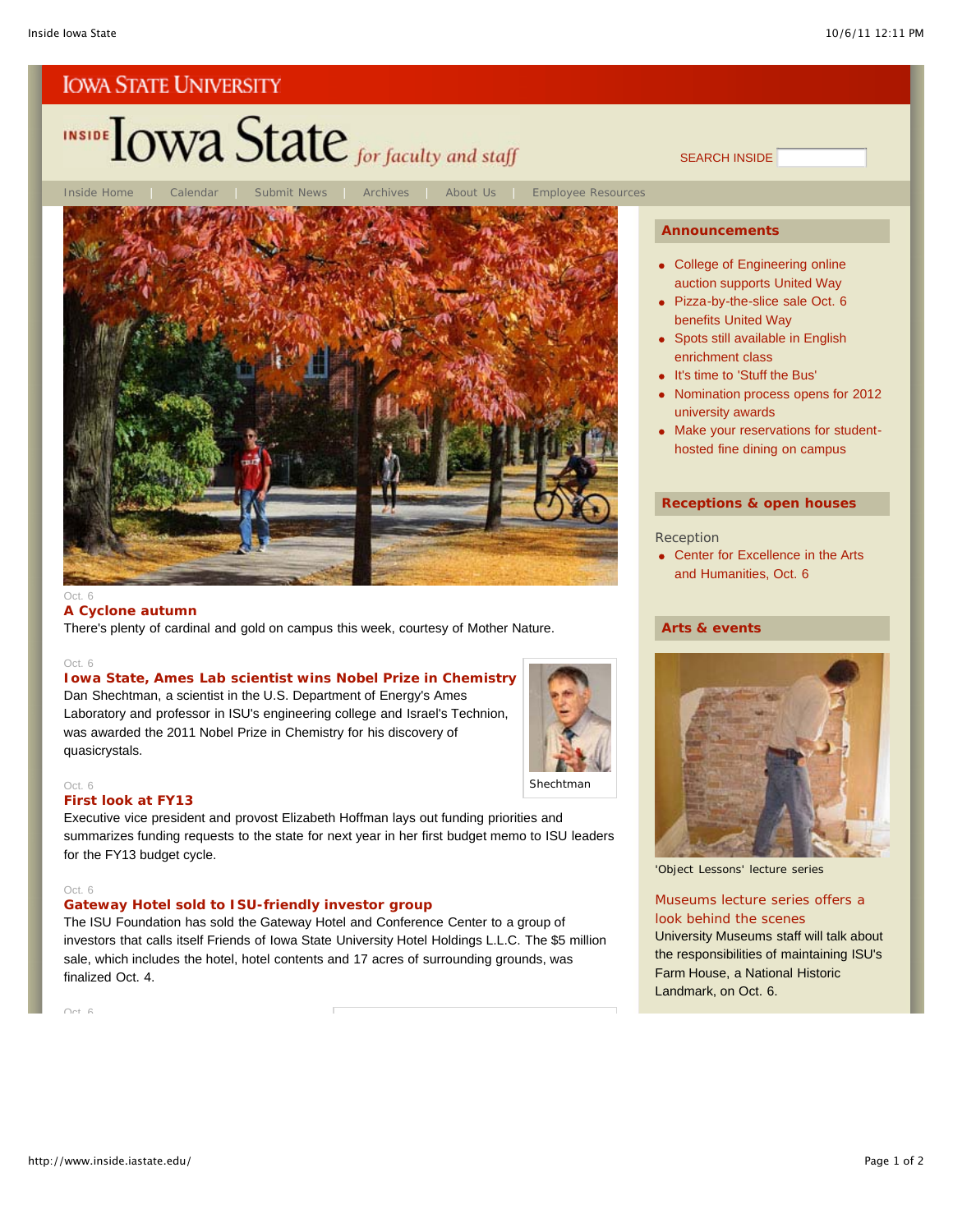#### Oct. 6 **Five questions for Michael Golemo**

He made music with the Temptations, Four Tops, Ray Charles and other legends. Director of bands Michael Golemo talks about his past and present in "Five Questions".

#### Oct. 6 **Disability Awareness Summit debuts at ISU Oct. 14**

The 2011 Iowa Regent Institutions Disability

Awareness Summit will be held at Iowa State for the first time Friday, Oct 14. All are welcome to attend this free event, but registration is required by Oct. 7.

#### Oct. 6

#### **Take a walk ... Friday**

Iowa Staters are encouraged to join the all-Iowa, 1-kilometer "Start Somewhere Walk" at noon Friday, Oct. 7. Walkers can choose from several routes mapped out on campus and in the Ames community.

Published by University Relations, inside@iastate.edu, (515) 294-7958, Ames, Iowa 50011. Copyright © 1995-2011, Iowa State University of Science and Technology. All rights reserved.

#### **Honors & awards**

- Thomas Holme, Edward Yeung
- Valery Levitas ò
- Philip Martin

#### **Around campus**

- Seasonal flu shot clinic for employees opens Oct. 10
- Foundation hosts estate/retirement planning seminar
- Building an online community

#### **Inside tools**

Print this edition (PDF) RSS | Twitter

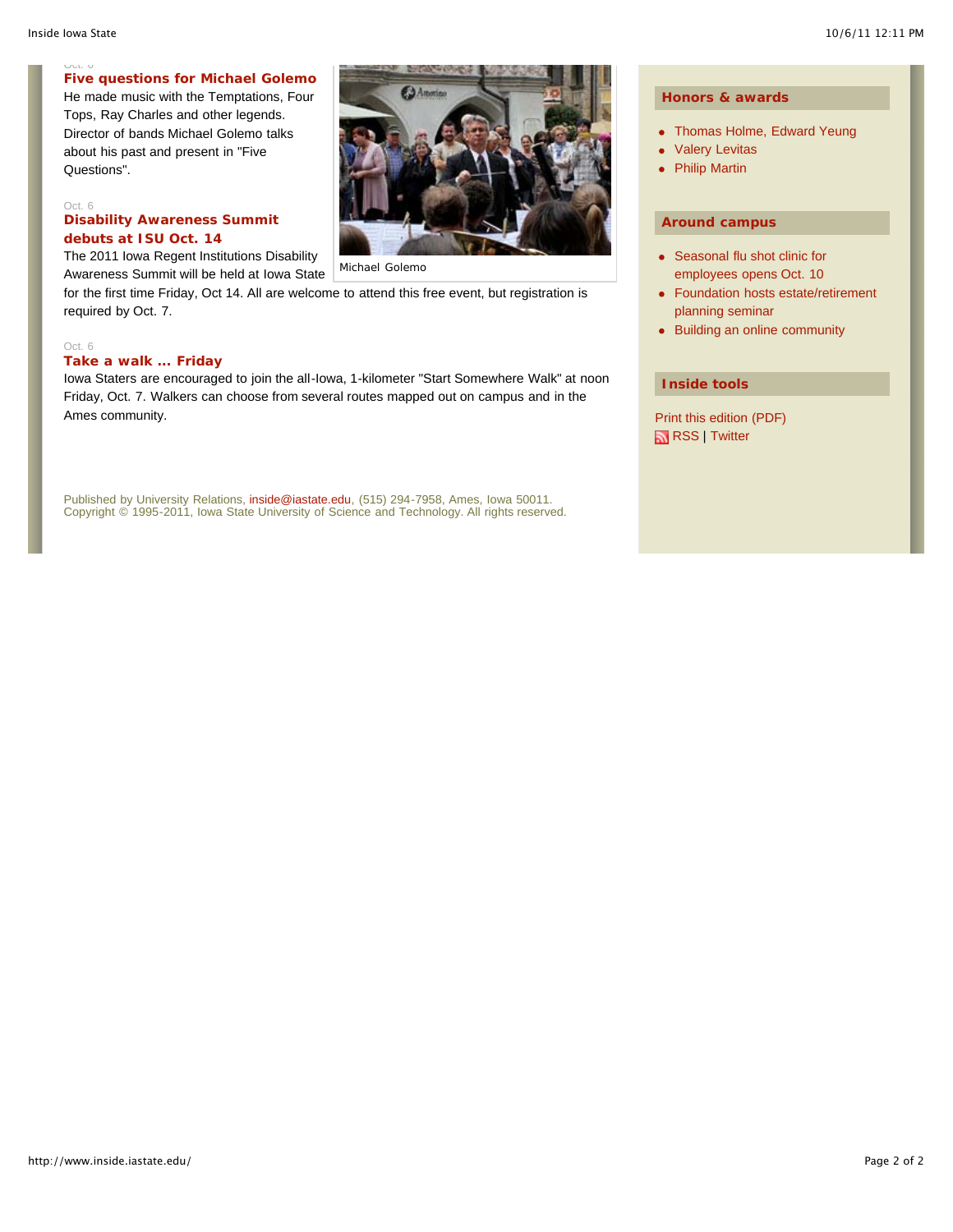

SEARCH INSIDE

Oct. 6, 2011





## **A Cyclone autumn**

There's plenty of cardinal and gold on campus this week, courtesy of Mother Nature. University photographer Bob Elbert captured this shot near the Iowa Farm Bureau Pavilion on Osborn Drive.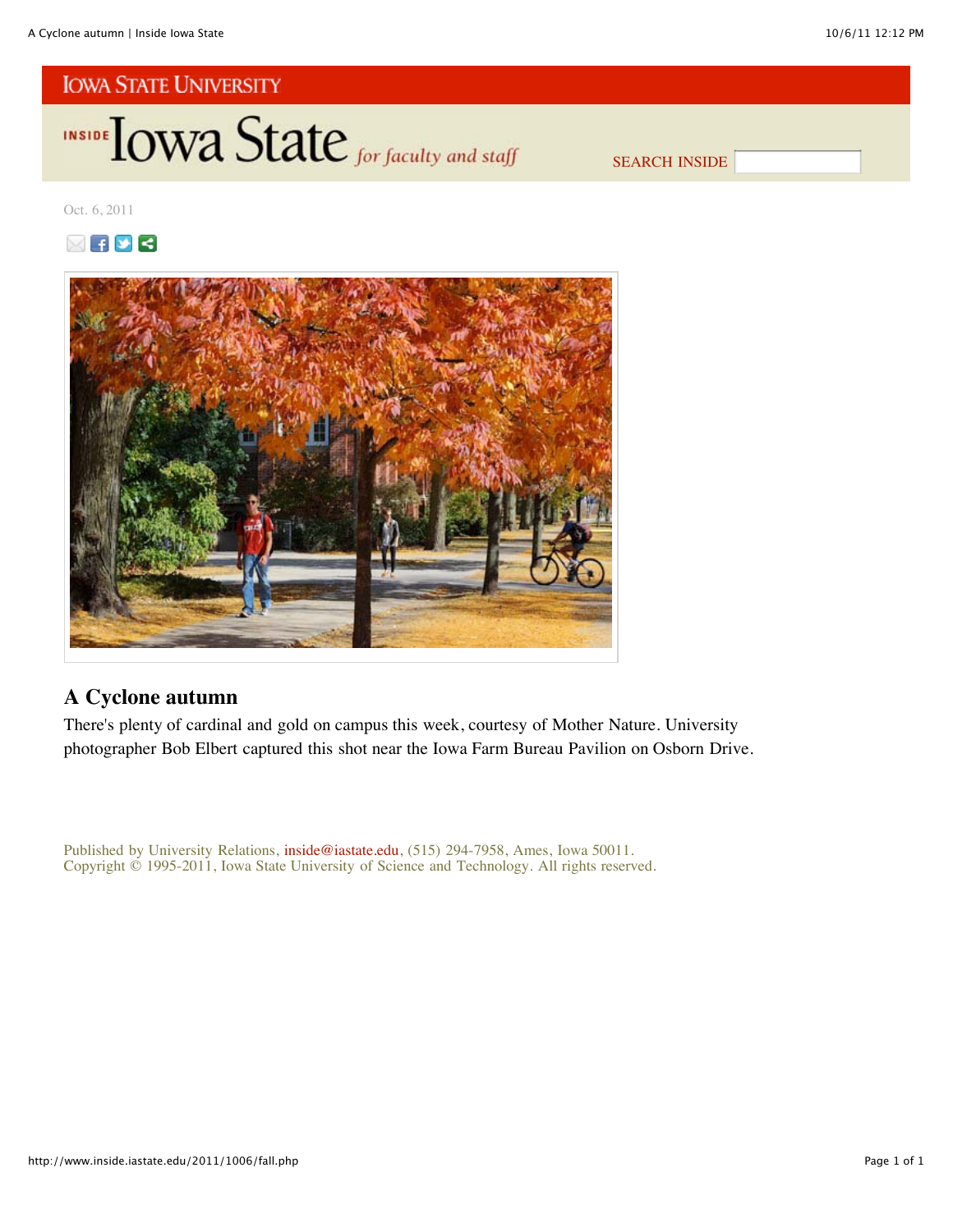

Oct. 6, 2011



## **Iowa State, Ames Laboratory's Shechtman wins Nobel Prize in Chemistry**

by Mike Krapfl, News Service

The Nobel Foundation announced Oct. 5 that the 2011 Nobel Prize in Chemistry was awarded to Dan Shechtman. The Royal Swedish Academy of Sciences picked Shechtman "for the discovery of quasicrystals."

Shechtman is an Iowa State professor of materials science and engineering, a research scientist for the U.S. Department of Energy's Ames Laboratory and the Philip Tobias Professor of Materials Science at the Technion - Israel Institute of Technology. He currently is at Technion in Haifa, Israel. The 70-year-old scientist joined Iowa State and the Ames Lab in 2004 and spends about four months a year in Iowa. He will return to Ames in mid-February.



Shechtman's 1982 discovery of crystalline materials whose atoms didn't line up periodically like every crystal studied during 70 years of modern crystallography is regarded as a revolutionary find that changed ideas about matter and its atomic arrangement.

#### **Quasicrystal flag bearer**

Shechtman, who goes by "Danny," compared winning the Nobel Prize to carrying a country's flag at the Olympics. In this case, he's carrying the banner for an international team of quasicrystal scientists.

"I am the spearhead of the science of quasicrystals, but without the thousands of enthusiastic scientists around the globe, quasicrystals would not be what they are today," he said. "Quasicrystals are still an enigma in many ways, waiting to unfold, and I admire the researchers who over the years became friends and who for a quarter of a century have elucidated this science."

Pat Thiel, Distinguished Professor of chemistry, professor in materials science and engineering and a faculty scientist for the Ames Lab, also studies quasicrystals. She said Shechtman's discovery meant scientific definitions had to be changed and textbooks rewritten.

"For a long time, it was me against the world. I was a subject of ridicule and lectures about the basics of crystallography."

-- Danny Shechtman

"What Danny did was fantastic science," she said. "He instigated a scientific revolution."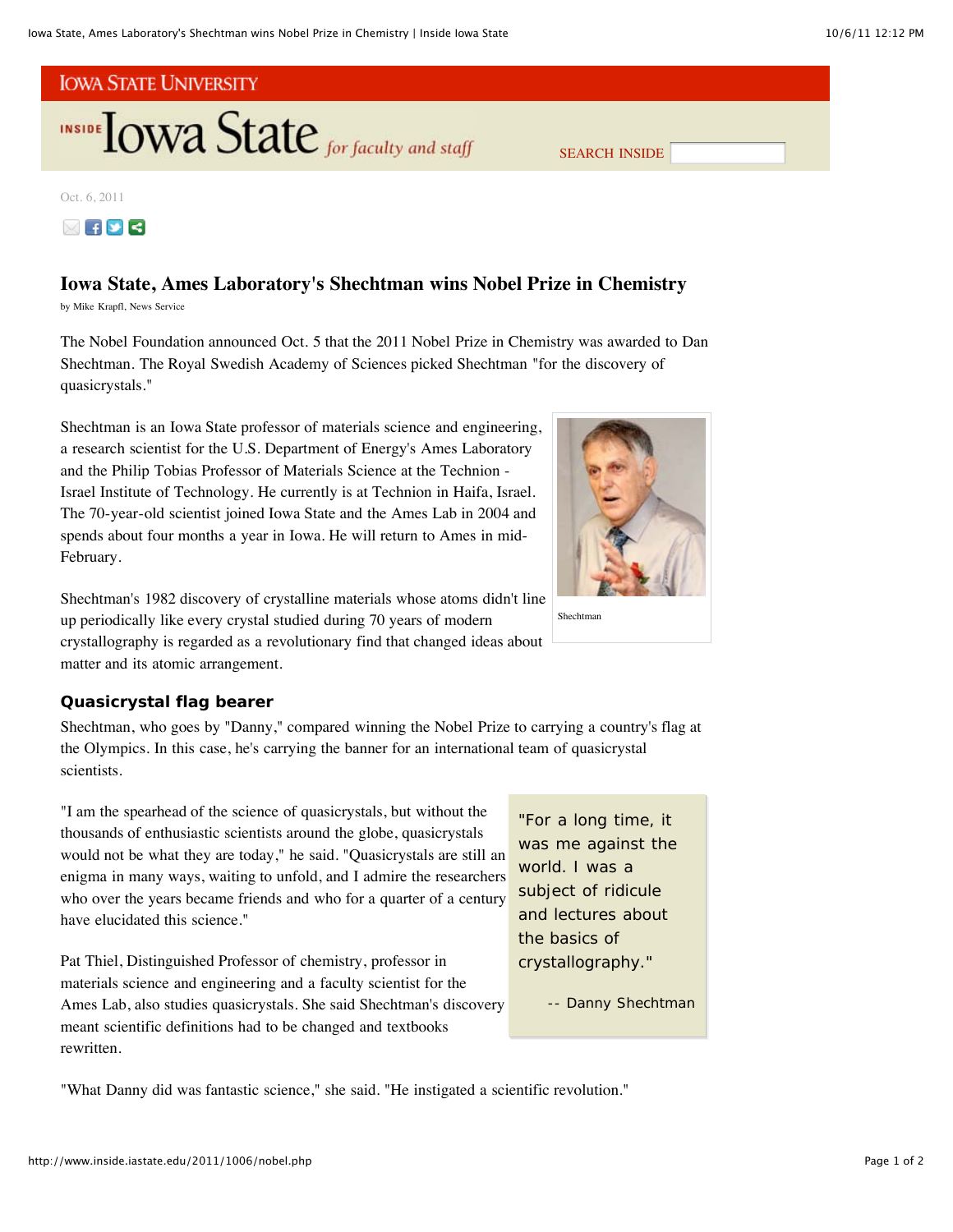### **The experiment**

That's not what he set out to do during a sabbatical from the Technion and a two-year stint in the United States at what's now known as the National Institute of Standards and Technology.

Shechtman was studying rapidly solidified aluminum alloys with a toolbox that included transmission electron microscopy, X-ray diffraction and neutron diffraction. The transmission electron microscopy revealed a structure that science said was impossible: a pattern that when rotated a full circle repeats itself 10 times.

In his notebook that day, Shechtman wrote "(10 Fold ???)." Later, he found the pattern was really a five-fold rotation, but that didn't show up in the first experiments.

"For 70 years until 1982, all crystals studied, hundreds of thousands of them, were found to be periodic," he said. "Only certain rotational symmetries are allowed in this periodic array and these are 1,2,3,4,6 and nothing else. This is why, when I saw the tenfold rotational symmetry, I was so surprised."

Shechtman did follow-up experiments to confirm his findings and published his discovery in 1984. His work was widely questioned.

#### **The second guessing**

"For a long time, it was me against the world," he said. "I was a subject of ridicule and lectures about the basics of crystallography.

"The leader of the opposition to my findings was the two-time Nobel Laureate Linus Pauling, the idol of the American Chemical Society and one of the most famous scientists in the world. For years, till his last day, he fought against quasi-periodicity in crystals. He was wrong, and after a while, I enjoyed every moment of this scientific battle, knowing that he was wrong."

Shechtman continues to study magnesium alloys and other materials that are strong but can also be stretched or shaped without breaking. And although the applications of quasicrystals are limited, Shechtman said they are important for changing a long-held scientific paradigm.

"People should be interested in scientific advances because the body of knowledge generated by the scientific community improves our lives," he said. "Go back 100 years and see the difference, including life expectancy and life quality."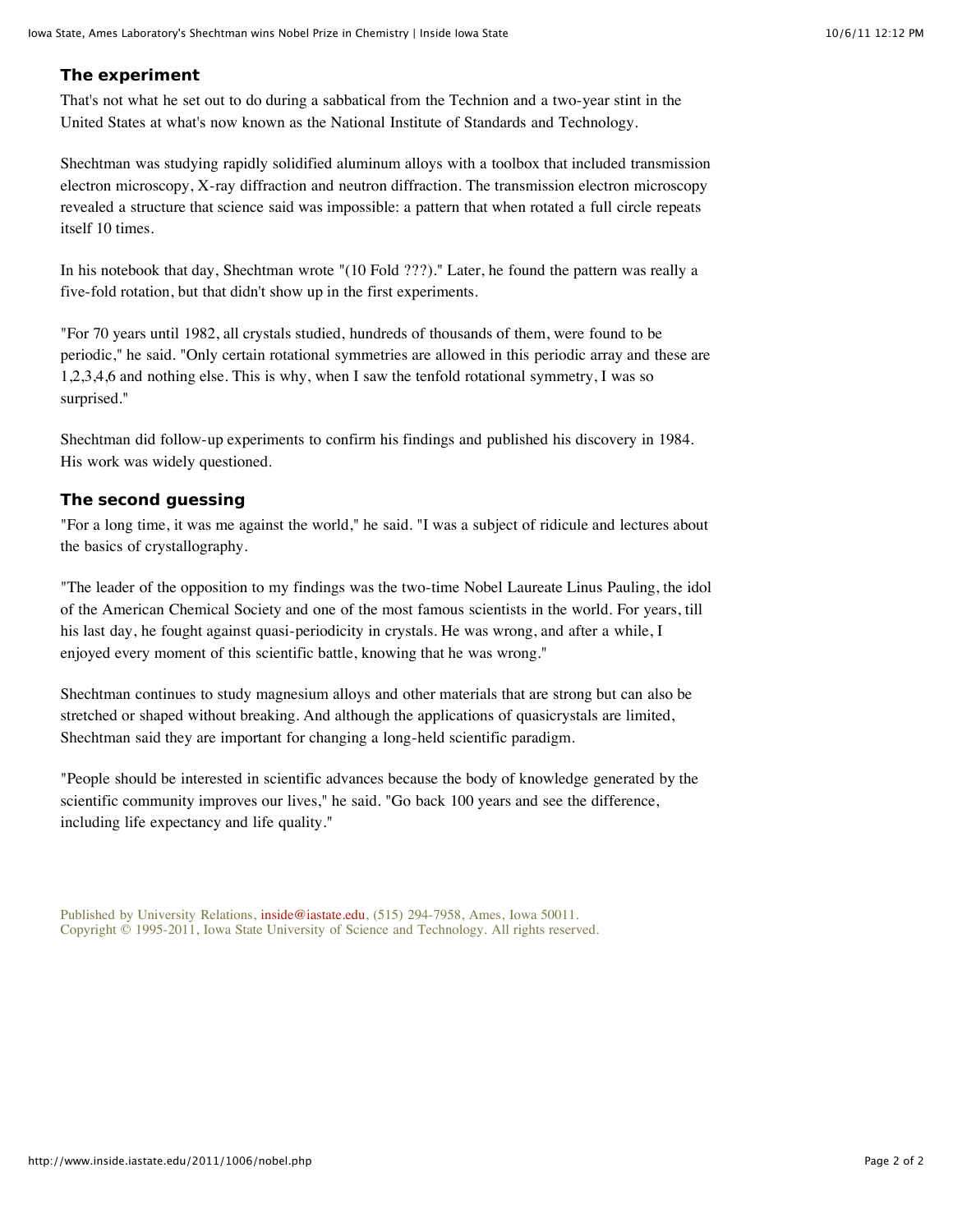

SEARCH INSIDE

Oct. 6, 2011



## **Hoffman memo lays out funding priorities for next year**

by Anne Krapfl

Growth in the university's research enterprise, stronger links between university-level and collegelevel student recruitment and retention efforts, and compensation packages that attract, retain and reward high-performing employees are among six funding priorities identified by executive vice president and provost Elizabeth Hoffman in her first memo to senior leaders on developing the FY13 budget. Fiscal year 2013 begins on July 1, 2012.

In addition to summarizing Iowa State's appropriation requests to the state Board of Regents, Hoffman outlined priorities for funding, selected because they support the goals of the university strategic plan. Other priorities in the FY13 budget development process are:

FY13 Budget Memo No. 1

- Academic programs and student support services that enhance the student experience
- Extension and outreach areas seen as most beneficial to Iowans and which broaden the university's involvement with Iowa communities
- Administrative process improvements that provide high-quality, efficient support of education, research and outreach efforts

"Academic excellence, interdisciplinary collaboration, partnerships with internal and external constituents, the overall student experience and a strong sense of community are the qualities that define Iowa State," Hoffman wrote. "It is essential that we continue to focus resources in areas that support these qualities."

## **State funding requests**

By law, the state Board of Regents submits funding requests for the coming year to the state by Oct. 1. The governor and Legislature use the requests in building their proposed state budgets. As approved by the board Sept. 20, the regents' appropriation requests for Iowa State for the year that begins July 1, 2012, include:

- A general education incremental funding increase of 4 percent (\$6.6 million) to return to FY11 funding levels
- Incremental funding of 4 percent in several direct appropriations to address ISU strategic plan initiatives: Agriculture Experiment Station (\$1.2 million), Cooperative Extension (\$767,296), Leopold Center (\$17,001) and livestock disease research (\$7,394)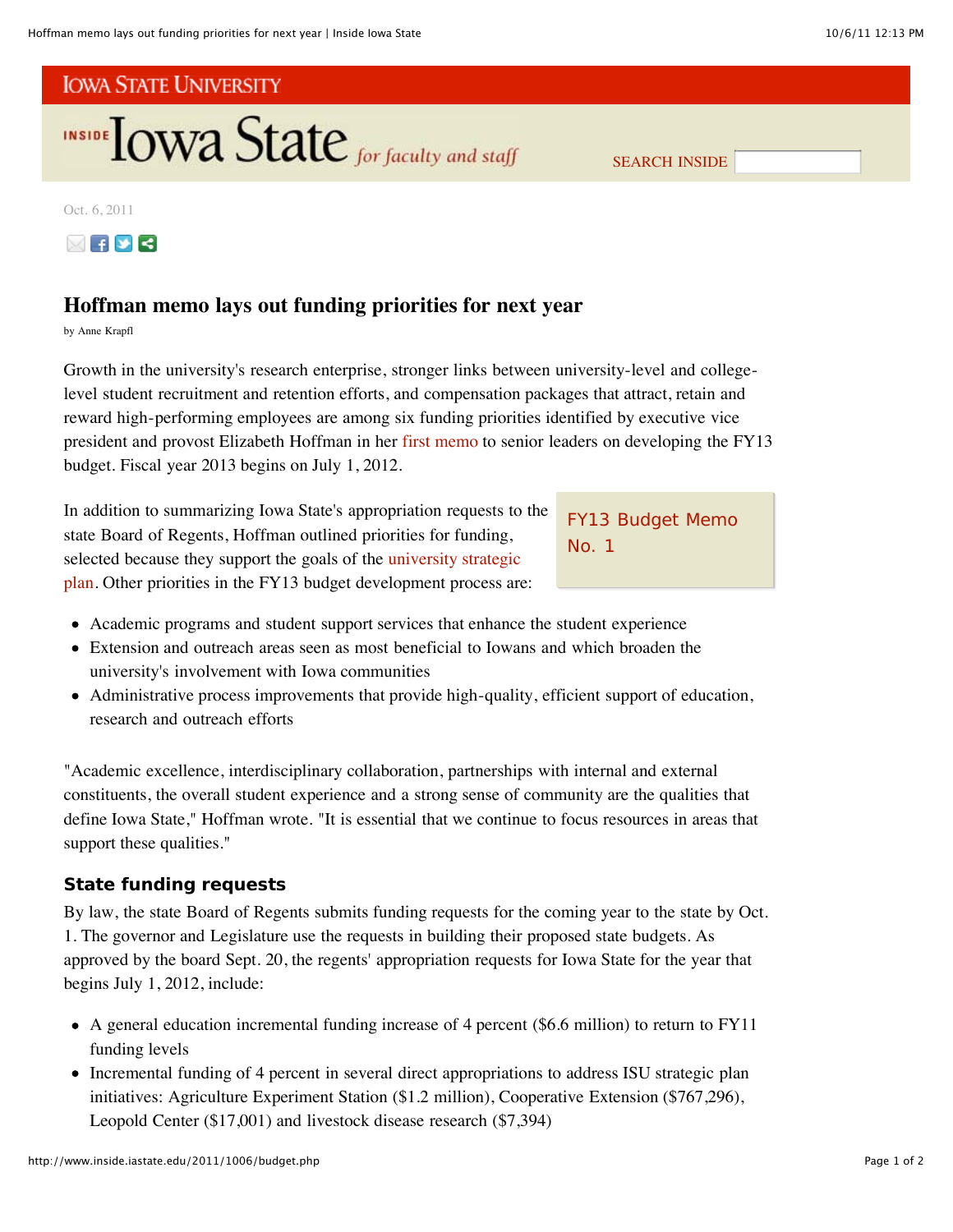- Incremental funding of 4 percent (\$96,972) for existing economic development units (ISU) Research Park, Institute for Physical Research and Technology, Small Business Development Centers) and an additional \$1 million to expand economic development efforts
- Strategic funding for the Veterinary Diagnostic Lab (\$762,364) to reach the \$4 million annual goal established previously by the Legislature
- Strategic funding of \$2.3 million (for the three regent universities) to restore STEM initiative funding to the FY09 level of \$4 million
- New funding (\$7.5 million for the three universities) for a renewable energy and value-added agriculture initiative for which Iowa State would take the lead

Hoffman's second FY13 budget memo is due out around Dec. 16, following October and December meetings of the state Revenue Estimating Conference and an anticipated decision by the regents in early December on tuition rates for 2012-13.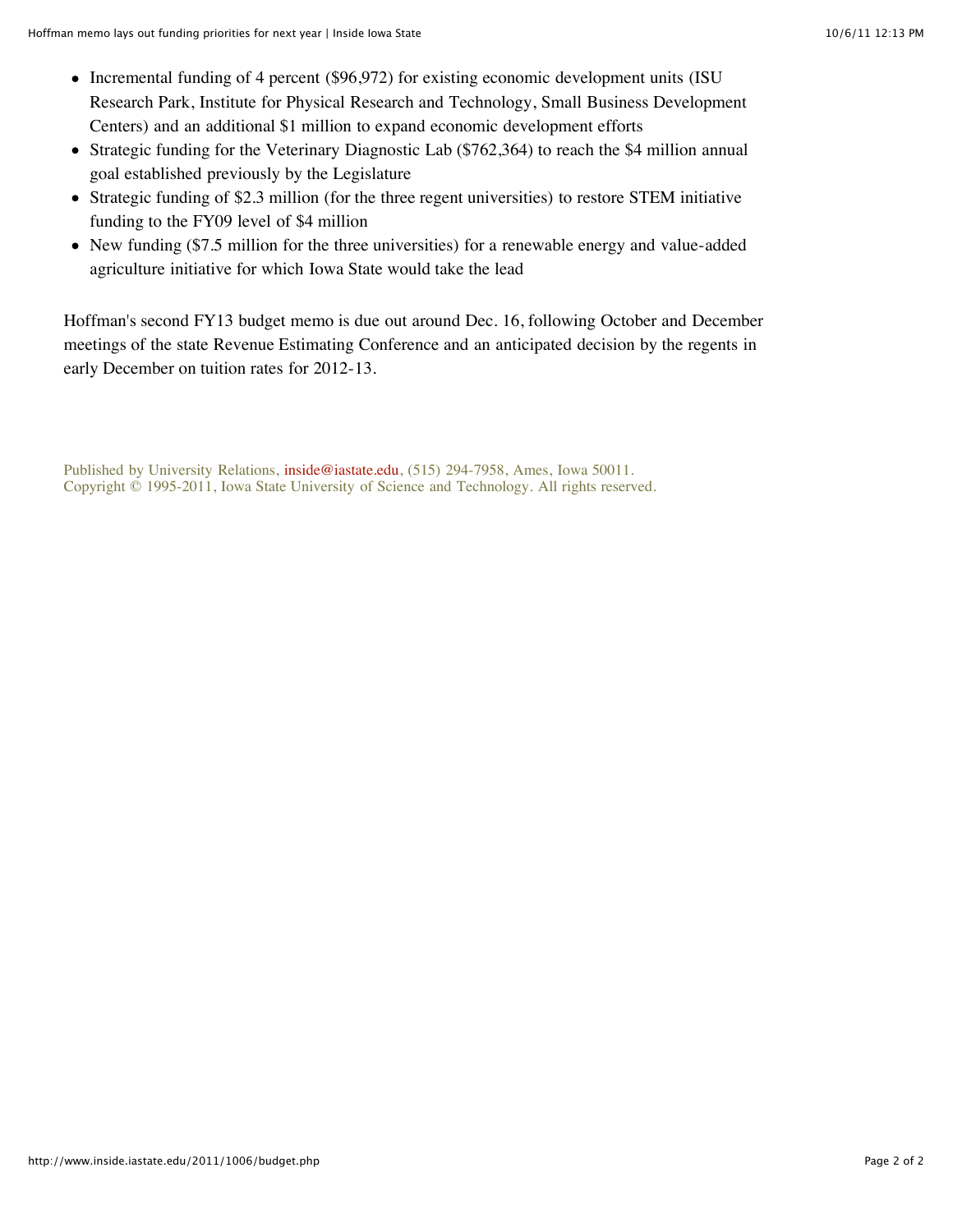

SEARCH INSIDE

Oct. 6, 2011



## **Foundation sells hotel to ISU-friendly investor group**

by Anne Krapfl

The ISU Foundation has sold the Gateway Hotel and Conference Center south of campus to a group of investors that calls itself Friends of Iowa State University Hotel Holdings L.L.C. The \$5 million sale, which includes the hotel, hotel contents and 17 acres of surrounding grounds, was finalized Oct. 4. The sale also includes the on-site restaurant and bar, which has operated as the Iowa Stater since August 2010.

The "Friends" investment group is led by Al Jennings, a 1956 Iowa State graduate and chairman and CEO of EFCO Corp., a concrete form company based in Des Moines. The group includes about 10 confirmed investors. Another 50 alumni or ISU supporters with a previous connection to the hotel have been invited to become investors as well. The membership of the investor group should be firmed up by March.

Doug Drees, a lawyer for EFCO and spokesman for the new owners, said FLIK Conference Center Management, based in Rye Brook, N.Y., will continue to oversee the Gateway's day-to-day operations. He said the hotel's name will not change.

In a statement, the investing group said it is purchasing the hotel because it is "committed to providing a first-class hotel and conference facility owned by people who are supporters of Iowa State University and its mission."

"It's a great hotel and the foundation did a good job of keeping it in condition," Drees said. "We think the Friends of Iowa State University group is only going to do an even better job. It's important that this facility be a showcase for Iowa State."

In addition to 187 guest rooms and the Iowa Stater restaurant, the Gateway complex includes 16,000 square feet of conference space.

## **Leaving the hotel business**

The Gateway hotel was built in 1978 by the foundation and 35 individual partners in the Ames community who, over the years, turned over their ownership to the foundation. Jennings was one of these original partners. The hotel had a Holiday Inn franchise from 1978 to 2001.

The foundation's board of directors announced in July that it would sell the hotel, restaurant and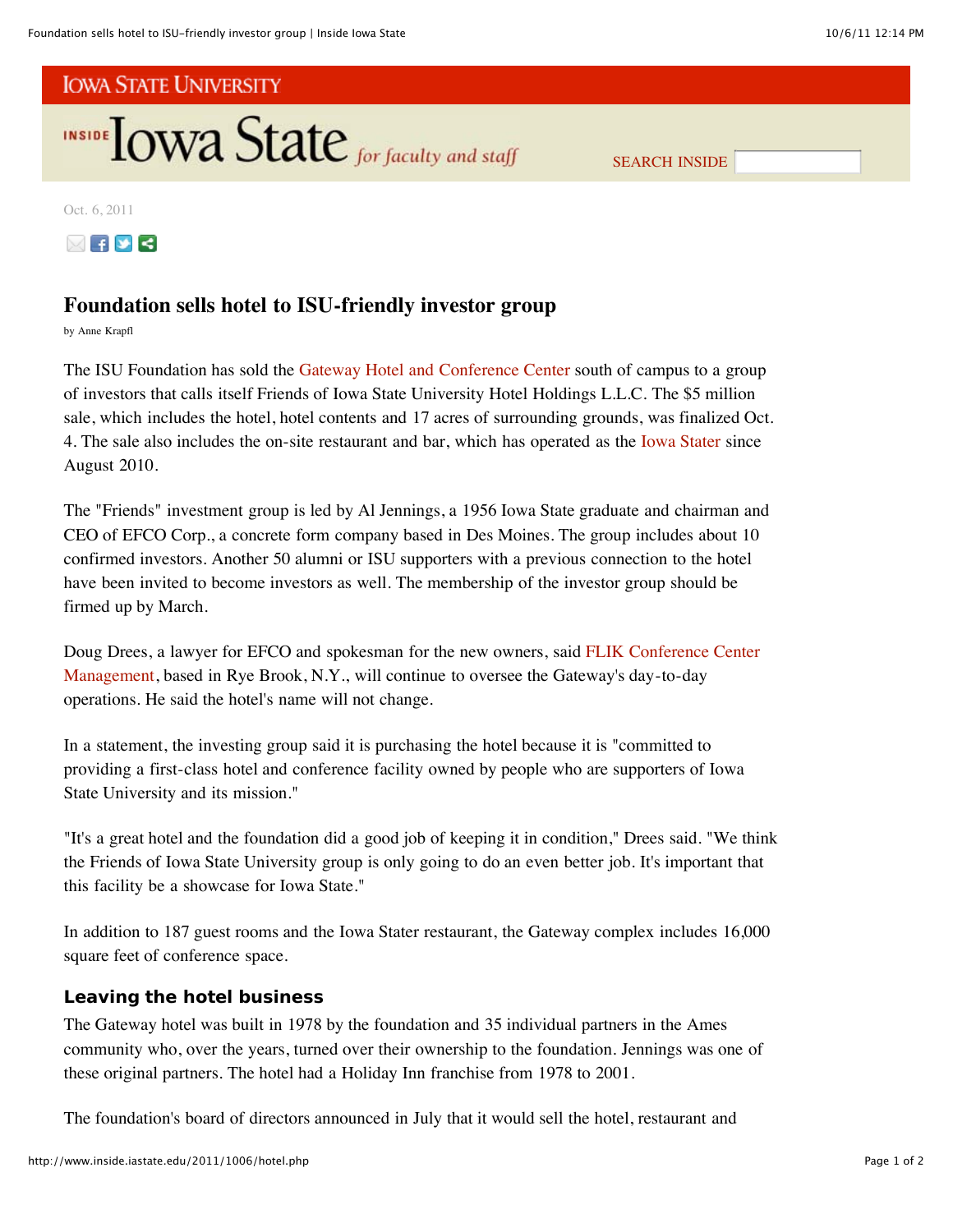convention center.

"Running a hotel is not our core business, and as the hotel business has become more complicated and more competitive, that fact has become more obvious to us," said Lisa Eslinger, senior vice president of finance and operations for the foundation. "Our core business is to raise money to support Iowa State University."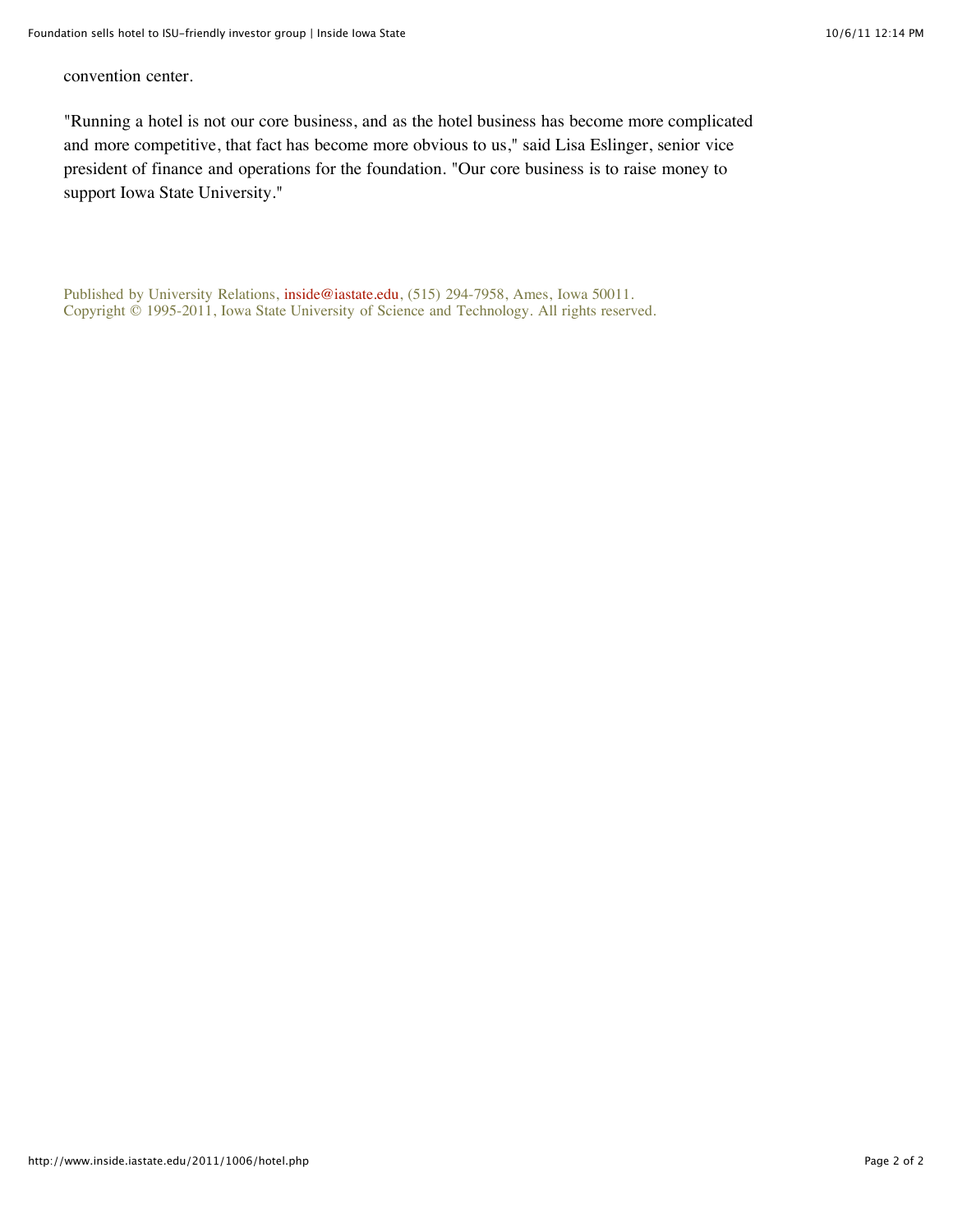

SEARCH INSIDE

## Oct. 6, 2011





Michael Golemo conducts the ISU Wind Ensemble in May (2011) in the Innsbruck, Austria, town square. *Contributed photo*.

## **From Motown to Campustown: Five questions for Golemo**

by Mike Ferlazzo

Around campus, he's a professor, department chair, director of bands and conductor of the Wind Ensemble. Dig deeper and you'll find that Michael Golemo has written hundreds of instrumental arrangements and compositions for recording artists, and played sax with Motown legends.

## **What's your best known song and what was your inspiration for it?**

I'm not sure anything I've composed or arranged is really well known, although I've had music performed in Carnegie Hall, in Russia and on football fields across the country. Perhaps my most memorable recent arrangement was for Simon Estes, who used it at a concert at the FIFA World Cup Soccer event last summer in Johannesburg, South Africa. I wrote the musical arrangement and hired the musicians -- all ISU students and faculty -- who recorded the soundtrack for Simon.



Golemo

Composing and arranging music is rarely the product of inspiration. That's more of a 19th-century "romantic" idea. Writing music is demanding and continuous work that involves more perspiration than inspiration.

## **What's your favorite memory of working with an artist on a composition?**

**The basics Name:** Mike Golemo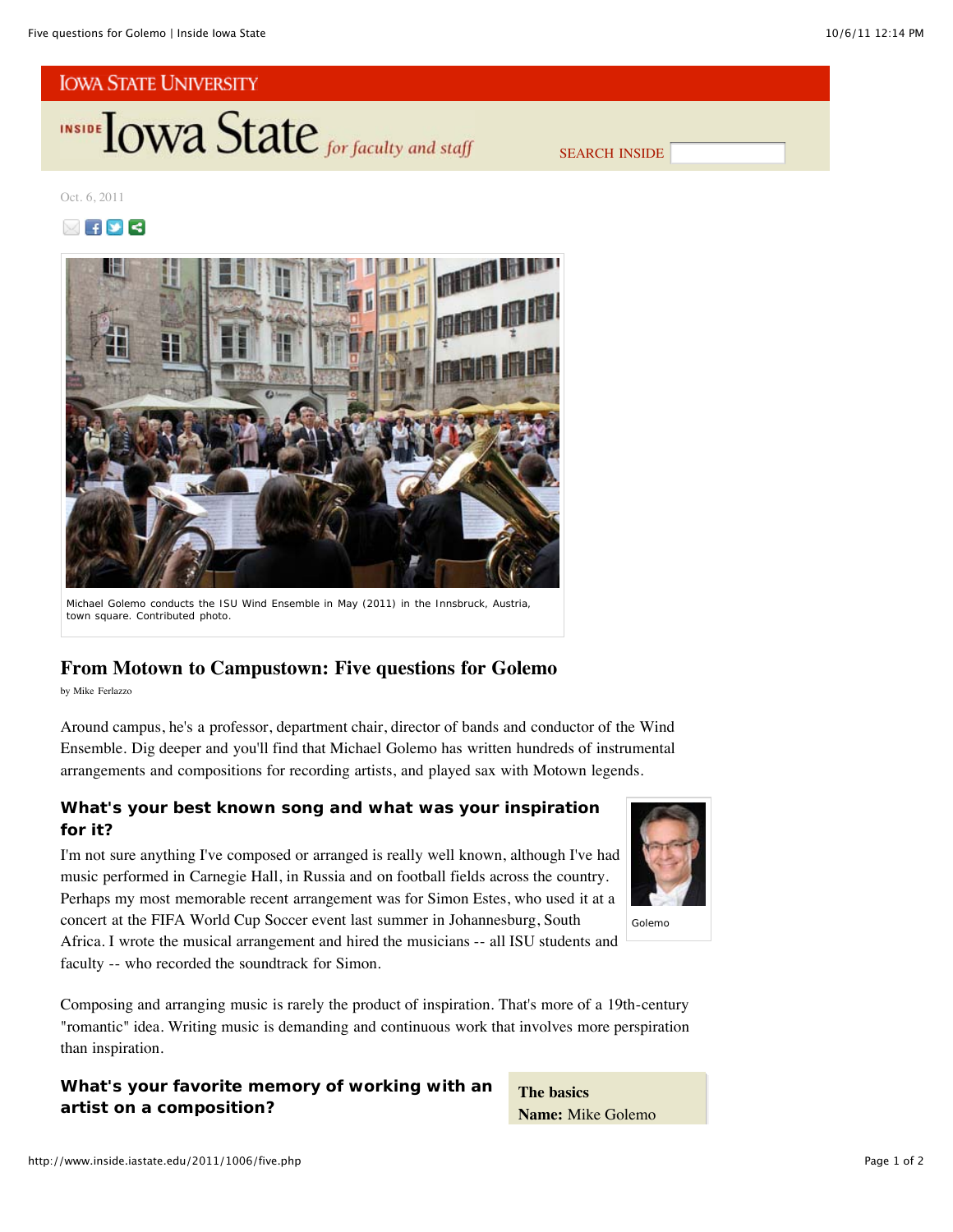Years ago, I was asked to write an arrangement for a jazz band that was going to feature trumpeter Wynton Marsalis. I was in communication with Wynton. We discussed the basic style of the piece, key signature, tempo, form, areas for improvisation.

The performance was tremendous. It is always gratifying to hear your work performed by a superstar musician. He enjoyed the work so much that he used it with big bands for several years.

**Position:** Director of bands; professor and chair of music **Years at ISU:** 13 **Education:** Northwestern University (B.M., 1982, M.M., 1983), Michigan State University (D.M.A., 1994)

## **Any memorable moments while playing sax?**

I've played for a wide variety of shows and performers, including the Rockettes, the Ringling Brothers Circus, the Chicago Bears Jazz Band, Ray Charles, Natalie Cole, Red Skelton, Robert Goulet and numerous music theater productions that featured some pretty big names. I also played with a lot of the Motown acts, including the Four Tops, Spinners, and probably about 50 shows with my personal favorite, the Temptations.

I'd come home late at night from a Temptations performance and show my wife Mary Beth (Frederiksen Court community manager), some of their dance moves. That's pretty funny, if you know anything about my total lack of dancing skills.

## **How do you find time to fit composing and performing into your academic duties?**

I've found a balance between my academic/administrative duties and my music composing and arranging. The trick is finding time on a continual basis to write. I cannot write for several days, put it away, and then return to writing. I work best when I can work on a project straight through from beginning to end. I prefer to write late at night when there are fewer distractions.

## **What musical projects are you working on now?**

I'm working on a concert band piece that is a commission from West Marshall High School, State Center. The work will be about six to seven minutes long, and will be based on a three-note theme (think of the three pitches used in "Dancing Queen" by ABBA). I'm really looking forward to creating that work. I have a general idea of what I want to do, but the discovery process and anticipation is always exciting.

Pablo Picasso once asked fellow painter Norman Rockwell, "Out of all of your paintings, which one is your most favorite?" Rockwell replied, "The next one." As artists, I think we are always looking forward to our next composition, performance or painting.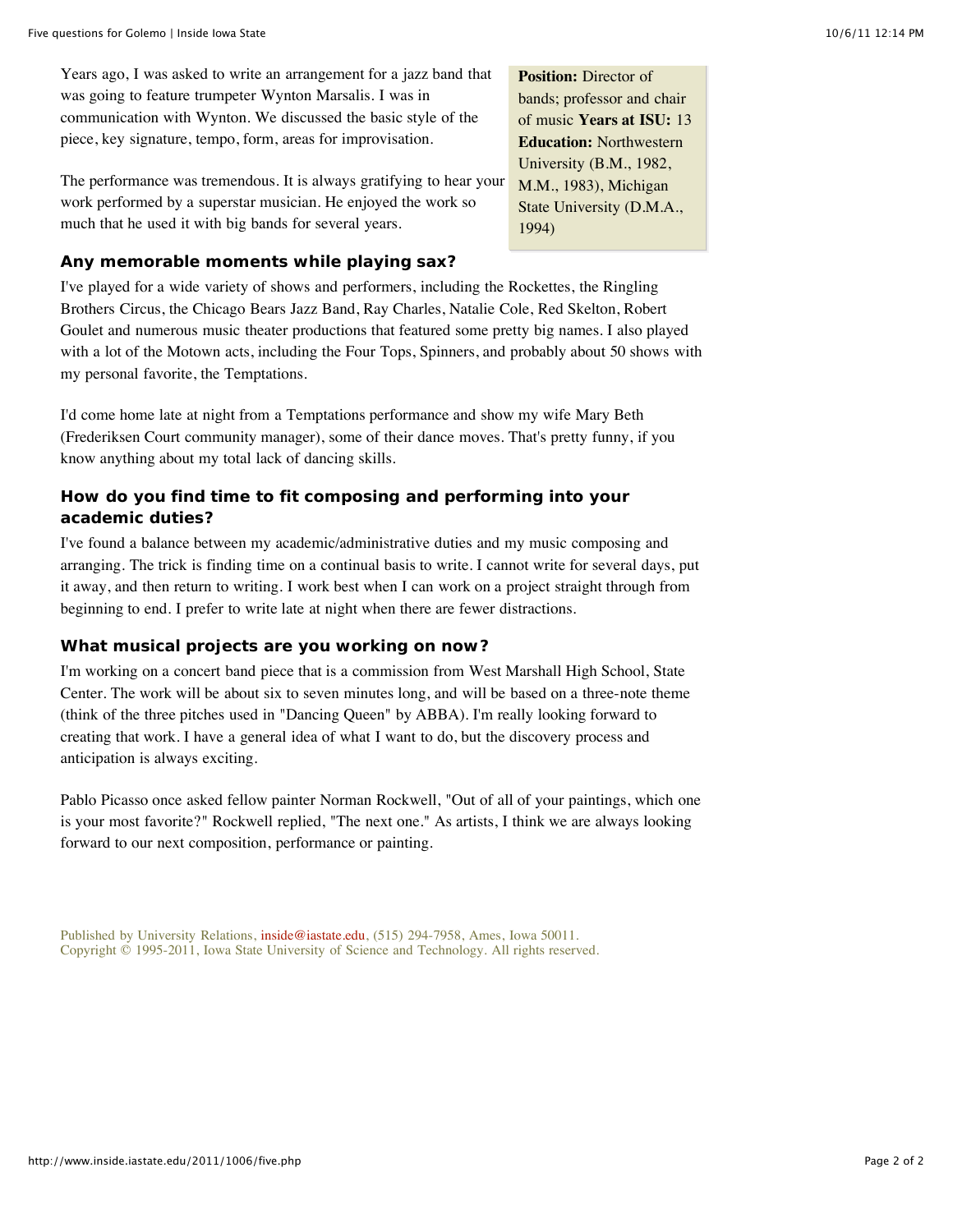

Oct. 6, 2011



## **Disability Awareness Summit debuts at ISU Oct. 14**

by Paula Van Brocklin

The 2011 Iowa Regent Institutions Disability Awareness Summit will be held at Iowa State for the first time Friday, Oct. 14, from 9 a.m. to 3:30 p.m. at the Scheman Building. This is the fourth disability summit sponsored by the state Board of Regents.

The event is intended to raise awareness, stimulate discussion and collaboration, and promote positive changes for everyone who works and studies at an Iowa regents institution.

All are welcome to attend this free event, though registration is required by Friday, Oct. 7. Once registered, you are welcome to come and go as your schedule permits. To register, email disabilityresources@iastate.edu.

Mark Leddy, program director for research in disabilities with the National Science Foundation, will present the 9 a.m. keynote address, "Postsecondary Students with Disabilities in STEM: Engagement, Persistence and Graduation." Additional topics throughout the day include universal design (related to both facilities and instruction), emerging technologies, and services for the deaf and hard-of-hearing. Lunch is available for those who register in advance. A complete schedule of the day's events is available online.

Published by University Relations, inside@iastate.edu, (515) 294-7958, Ames, Iowa 50011. Copyright © 1995-2011, Iowa State University of Science and Technology. All rights reserved.

## **Help is available**

SEARCH INSIDE

October is National **Disability** Employment Awareness Month, and human resource services wants to remind ISU faculty and staff that it has a process (PDF) in place to assist employees who suffer from disabilities or other conditions that impair their ability to perform their work tasks. Problems that fall under this category may be temporary, like a broken leg that requires crutches. Or, the condition could be long-term, such as eye impairments from diabetes. Whatever the situation, HRS can help you and your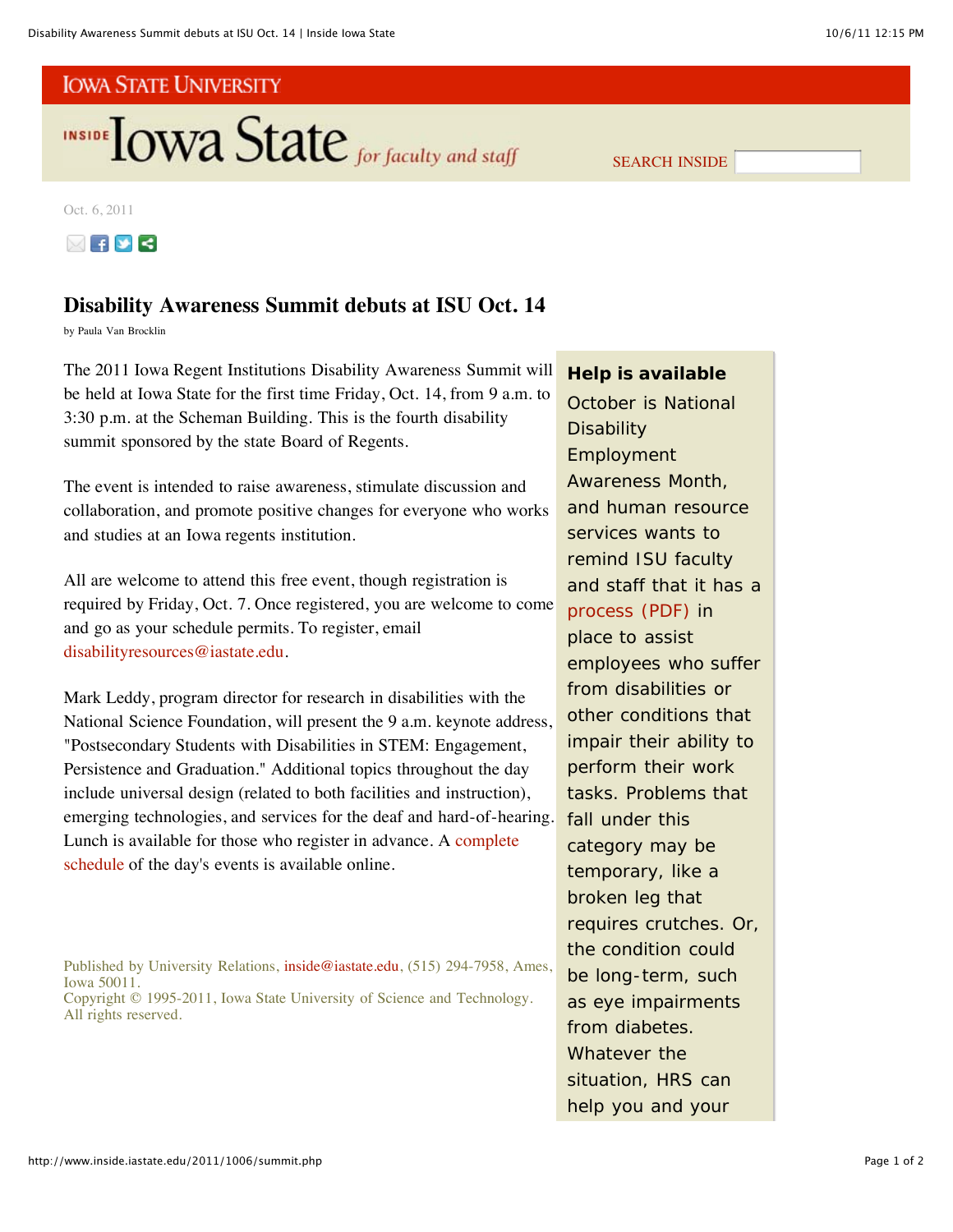department address it. More information about how HRS can accommodate employees' disabilities is online.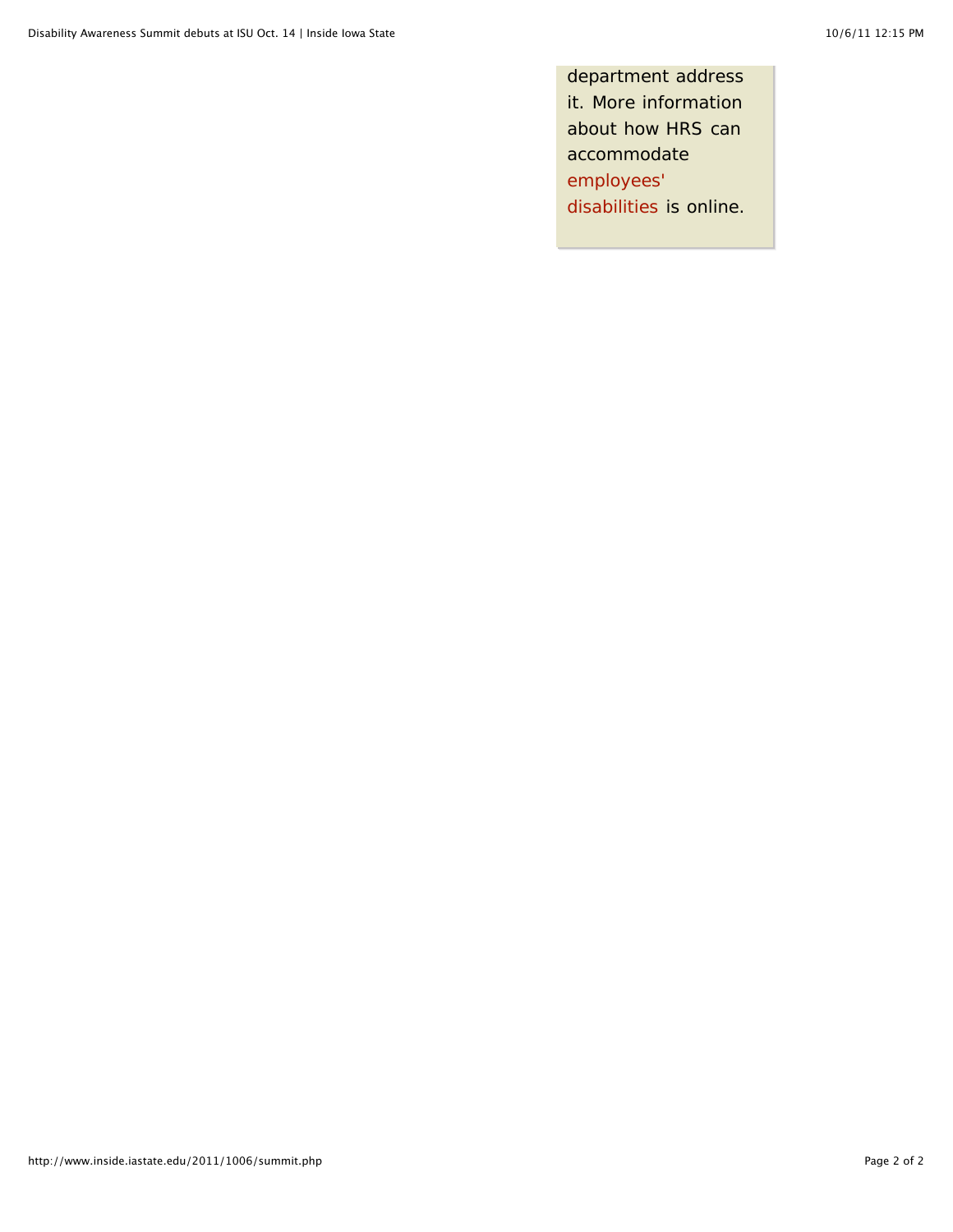

SEARCH INSIDE

Oct. 6, 2011



## **Take a walk ... Friday**

by Diana Pounds

Iowa Staters are encouraged to join the all-Iowa "Start Somewhere Walk" at noon Friday, Oct. 7. The walk launches the state of Iowa's five-year Healthiest State Initiative.

Organizers, including Human Sciences dean Pam White who serves on the state advisory board, hope that 250,000 people across the state will take a 1-kilometer walk over the noon hour.

Those on campus have a variety of routes from which to choose. Six campus loops, set up by staff in the Nutrition and Wellness Research Center, and five Ames community loops are designated for participants. Walkers can start anywhere along one of the routes and make a complete loop.

Volunteers on the routes will pass out "I Walked for IOWA" stickers and count the walkers.